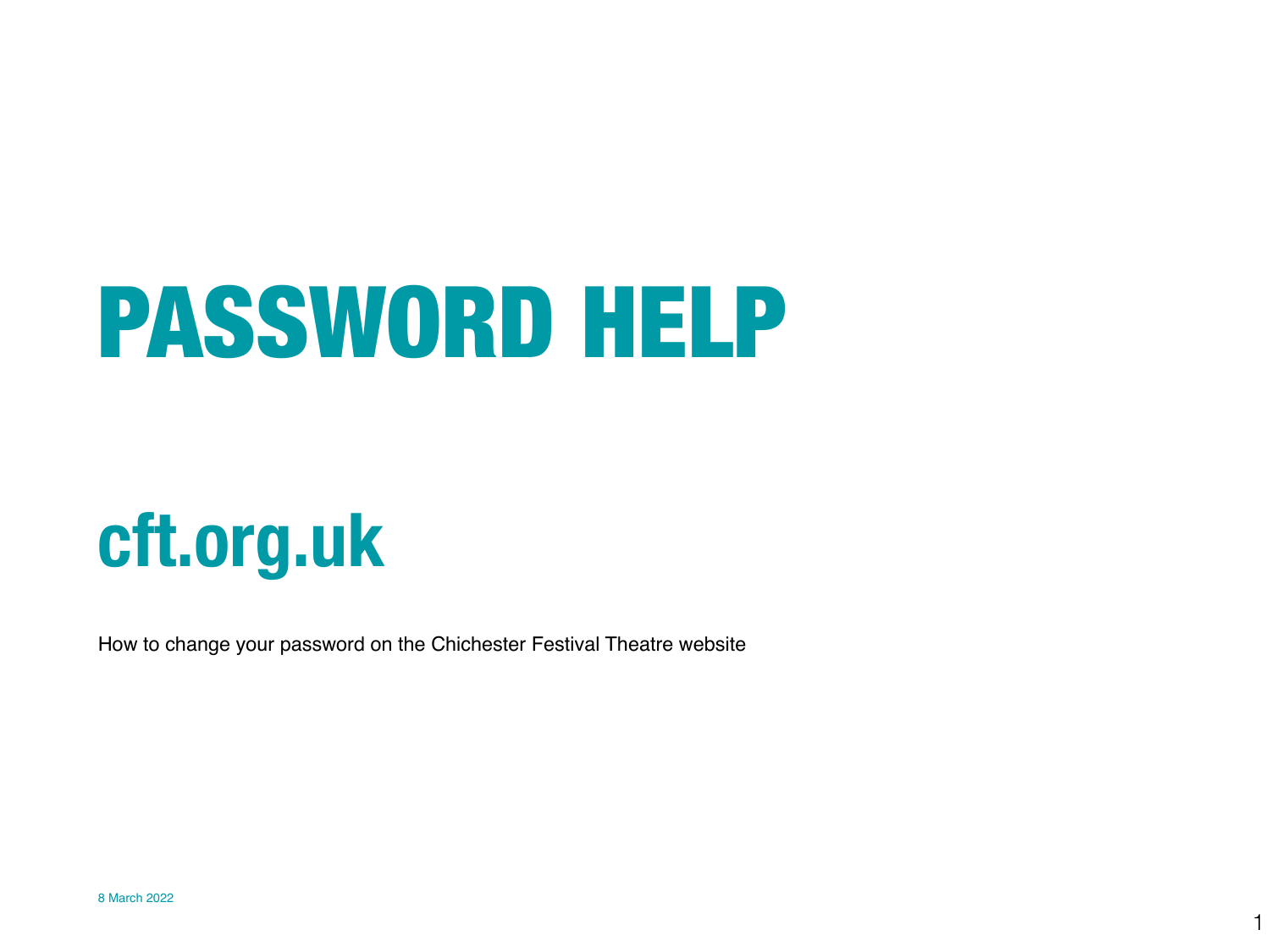### CREATING A NEW PASSWORD



#### **LOGIN**

Please login into your Chichester Festival Theatre account to purchase tickets for CFT events and performances, or to access your account. If you find yourself stuck on this page when trying to login you may need to amend

your cookie settings. Please visit this page to find out more.

Email address:

Password:

**Login** 

New Customer? Register now

Forgotten your password? Reset here

You don't need to enter your email address, simply click on FORGOTTEN YOUR PASSWORD? RESET HERE.

If you do not get this screen when you click on **LOGIN/LOGOUT** you may need to adjust your cookie settings. Refer to our **[Changing Cookie Settings Guide](http://www.cft.org.uk/your-visit/booking-information/booking-support) on how** to do this.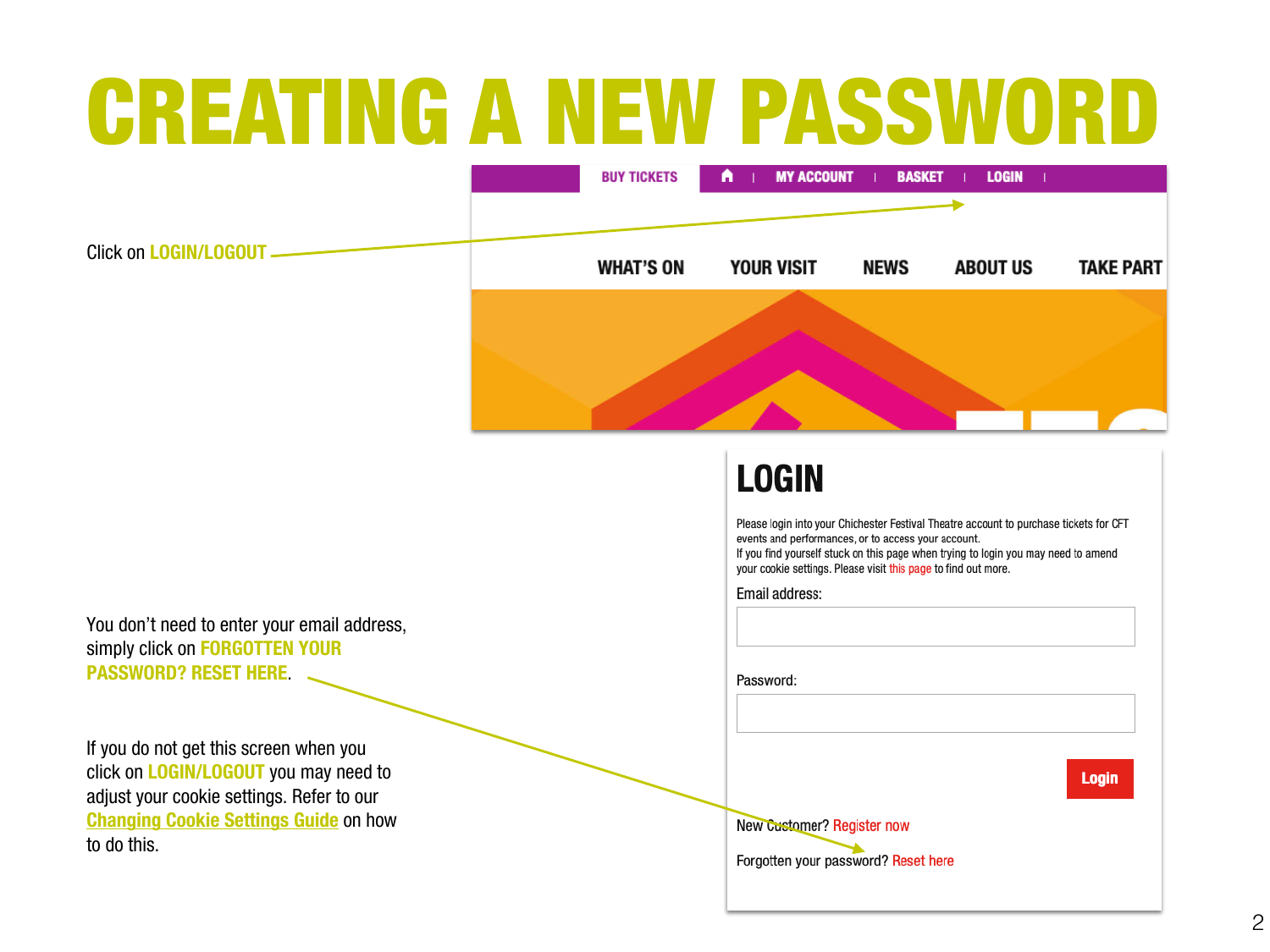# CREATING A PASSWORD

#### **FORGOTTEN PASSWORD**

| Enter and confirm your email address<br>that you have used in the past to make<br>bookings at CFT. | Email address:                   |
|----------------------------------------------------------------------------------------------------|----------------------------------|
| <b>Click on EMAIL PASSWORD LINK TO ME.</b>                                                         | Confirm email address:           |
|                                                                                                    | <b>Email password link to me</b> |

Open your email programme and open the email from confirmation@cft.org.uk. Click on the RESET **PASSWORD** button - it will look something like this.

We've received a request to reset your password. If you made this request please click on the button to create a new password.

**Reset Password** 

Please note the link will expire in 12 hours.

If you have any further queries places sall the Dev Office on 04242 704242 o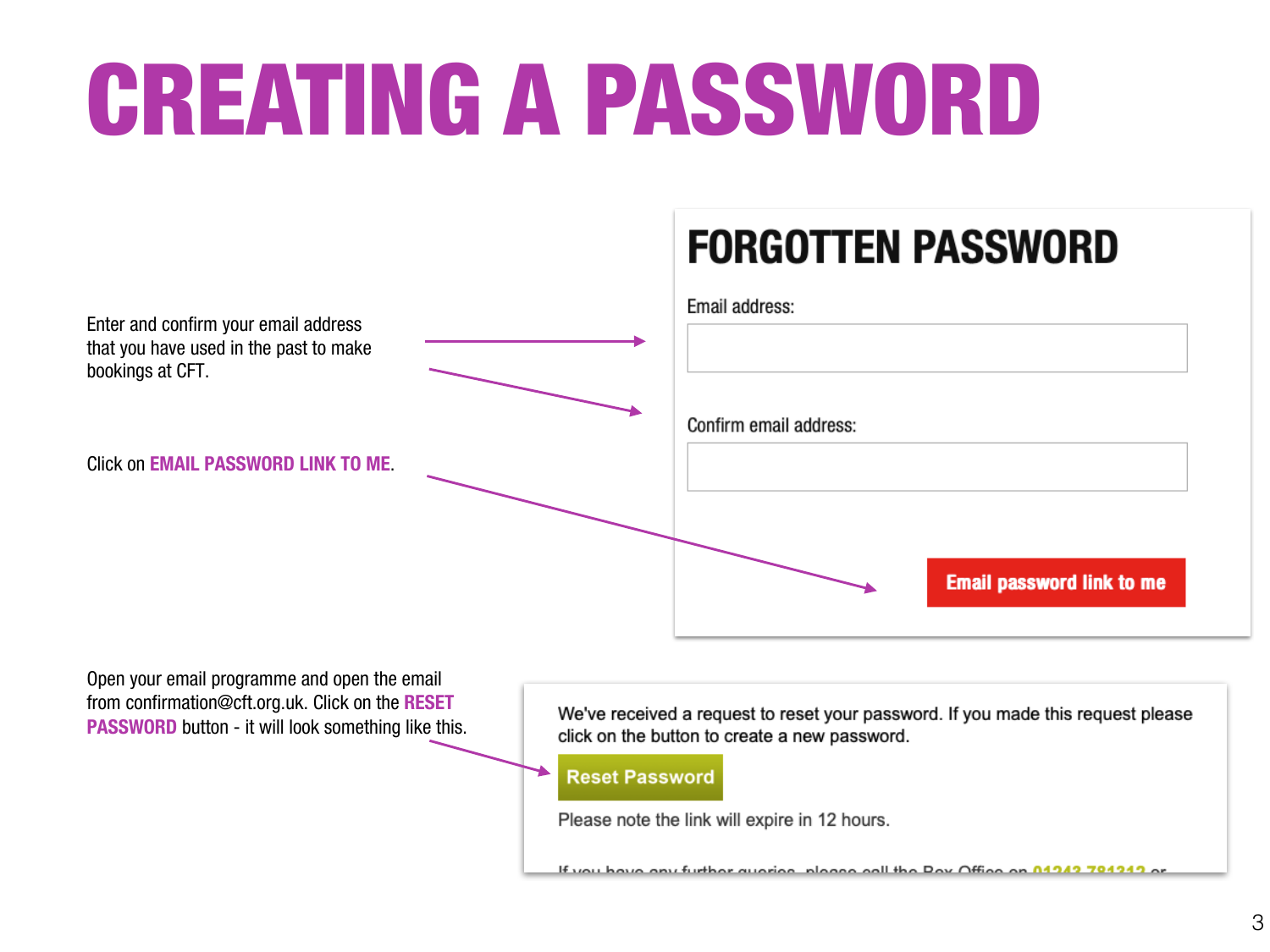## CREATING A PASSWORD



A screen similar to this should now appear.

You have successfully changed your password.

You are now logged in and ready to start booking.

Click on What's On at the top of the page to select the production you wish to book for. You do not need to click Continue unless you wish to change details on your account.

#### **SET YOUR PASSWORD**

You have successfully changed your password.